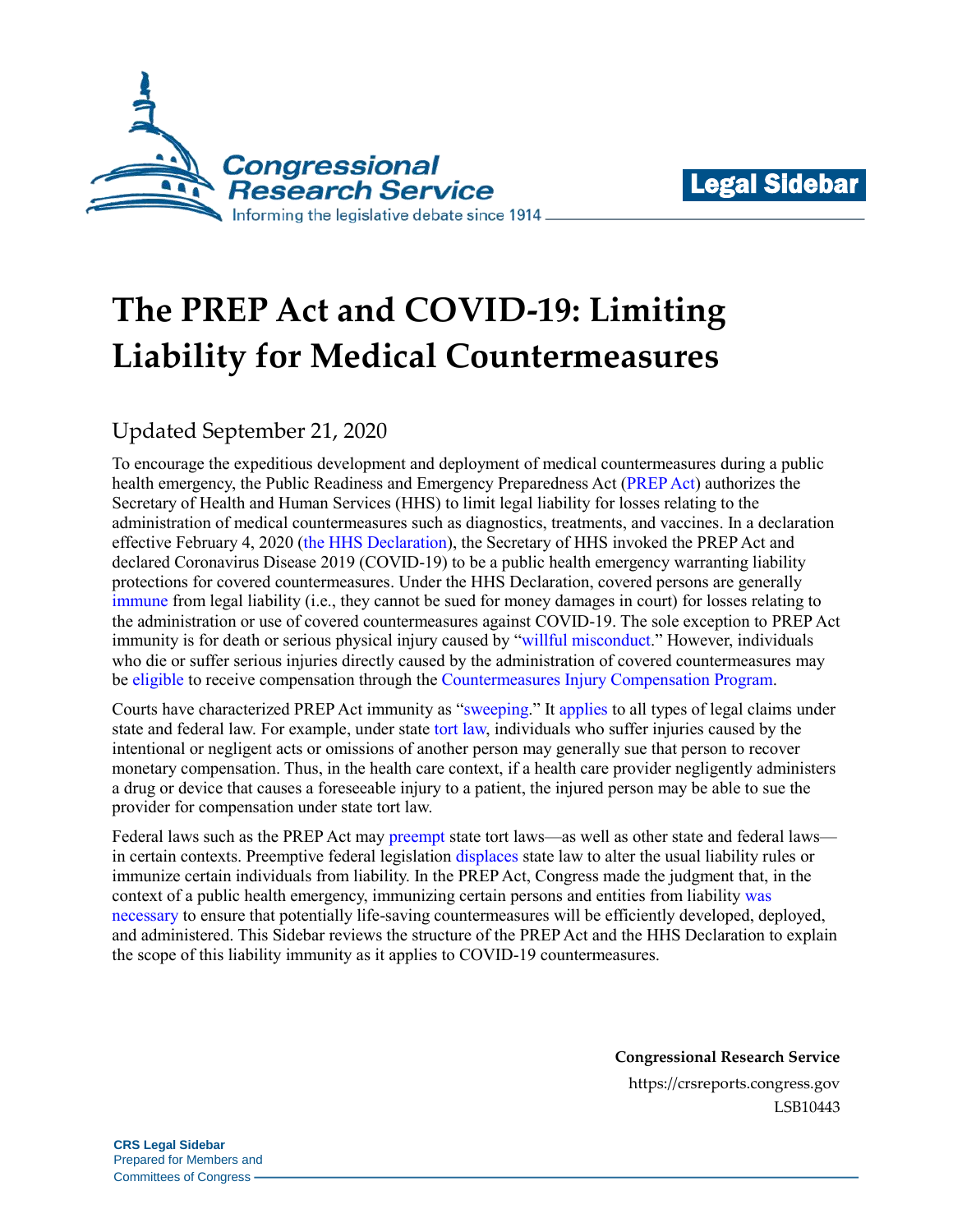## **The Public Readiness and Emergency Preparedness Act**

#### **Scope of Immunity from Liability**

For the PREP Act to apply, the Secretary of HHS (the Secretary) must [determine](https://uscode.house.gov/view.xhtml?req=granuleid:USC-prelim-title42-section247d-6d&num=0&edition=prelim) that a disease or other threat to health constitutes a public health emergency, or that there is a credible risk of such an emergency. The Secretary shall [consider](https://uscode.house.gov/view.xhtml?req=granuleid:USC-prelim-title42-section247d-6d&num=0&edition=prelim) the desirability of encouraging the design, development, testing, manufacture, and use of countermeasures in determining whether to issue a PREP Act declaration. (A PREP Act declaration is [distinct](https://www.phe.gov/Preparedness/legal/prepact/Pages/prepqa.aspx#q9) from the Secretary's power to declare [a public health emergency](https://www.phe.gov/Preparedness/legal/Pages/phe-qa.aspx) under [Section 319](https://uscode.house.gov/view.xhtml?req=granuleid:USC-prelim-title42-section247d&num=0&edition=prelim) of the Public Health Service Act, which has a separate set of [legal implications.](https://www.phe.gov/Preparedness/legal/Pages/phedeclaration.aspx) The Secretary made a Section [319 declaration](https://www.phe.gov/emergency/news/healthactions/phe/Pages/2019-nCoV.aspx) for COVID-19 on January 31, 2020.) The Secretary must publish the PREP Act declaration in the *[Federal Register](https://www.govinfo.gov/content/pkg/FR-2020-03-17/pdf/2020-05484.pdf)* and identify for each countermeasure the particular disease, time period, population, and geographical area that the declaration covers.

If within the scope of the declaration, the PREP Act [immunizes](https://uscode.house.gov/view.xhtml?req=granuleid:USC-prelim-title42-section247d-6d&num=0&edition=prelim) a covered person from legal liability for all claims for loss relating to the administration or use of a covered countermeasure. The requirements for PREP Act immunity thus break down into four elements: (1) the individual or entity must be a "covered person"; (2) the legal claim must be for a "loss"; (3) the loss must have a "causal relationship" with the administration or use of a covered countermeasure; and (4) the medical product that caused the loss must be a "covered countermeasure."

First, the PREP Act [defines](https://uscode.house.gov/view.xhtml?req=granuleid:USC-prelim-title42-section247d-6d&num=0&edition=prelim) a *covered person* to include (i) the United States; (ii) manufacturers and distributors of covered countermeasures; (iii) "program planners"; and (iv) "qualified persons" who prescribe, administer, or dispense covered countermeasures. *Program planners* include Indian Tribes, state governments, and local governments who supervise programs that dispense, distribute, or administer covered countermeasures, or provide policy guidance, facilities, and scientific advice on the administration or use of such countermeasures. *Qualified persons* include licensed health professionals and other individuals authorized to prescribe, administer, or dispense covered countermeasures under state law, as well as other categories of persons identified by the Secretary in a PREP Act declaration. Employees and agents of all these persons and entities are also covered persons.

Second, PREP Act immunity reaches ["all claims for loss"](https://uscode.house.gov/view.xhtml?req=granuleid:USC-prelim-title42-section247d-6d&num=0&edition=prelim) under federal and state law. *Loss* is broadly [defined](https://uscode.house.gov/view.xhtml?req=granuleid:USC-prelim-title42-section247d-6d&num=0&edition=prelim) to mean "any type of loss," including (i) death; (ii) physical, mental, or emotional injury, illness, disability, or condition; (iii) fear of such injury, including medical monitoring costs; and (iv) loss of or damage to property, including business interruption loss. This language seemingly includes, at a minimum, most state law tort, medical malpractice, and wrongful death claims arising from the administration of covered countermeasures.

Third, the loss must have a *causal relationship* to the administration and use of a covered countermeasure. As with the other elements, the PREP Act's causation language sweeps broadly. PREP Act immunity [applies](https://uscode.house.gov/view.xhtml?req=granuleid:USC-prelim-title42-section247d-6d&num=0&edition=prelim) to any claim for loss that has "a causal relationship with the design, development, clinical testing or investigation, manufacture, labeling, distribution, formulation, packaging, marketing, promotion, sale, purchase, donation, dispensing, prescribing, administration, licensing, or use" of a covered countermeasure.

Fourth, the medical product at issue must be a *covered countermeasure*. The PREP Ac[t specifies](https://uscode.house.gov/view.xhtml?req=granuleid:USC-prelim-title42-section247d-6d&num=0&edition=prelim) four types of covered countermeasures: (i) a qualified "pandemic or epidemic product"; (ii) a "security countermeasure"; (iii) a drug, biological product, or device that the U.S. Food and Drug Administration (FDA) has authorized for emergency use; and (iv) a "respiratory protective device" that is approved by the National Institute for Occupational Safety and Health (NIOSH).

A *pandemic or epidemic product* [includes](https://uscode.house.gov/view.xhtml?req=granuleid:USC-prelim-title42-section247d-6d&num=0&edition=prelim) any drug, biological product, or device developed "to diagnose, mitigate, prevent, treat, or cure a pandemic or epidemic" or used "to limit the harm such pandemic or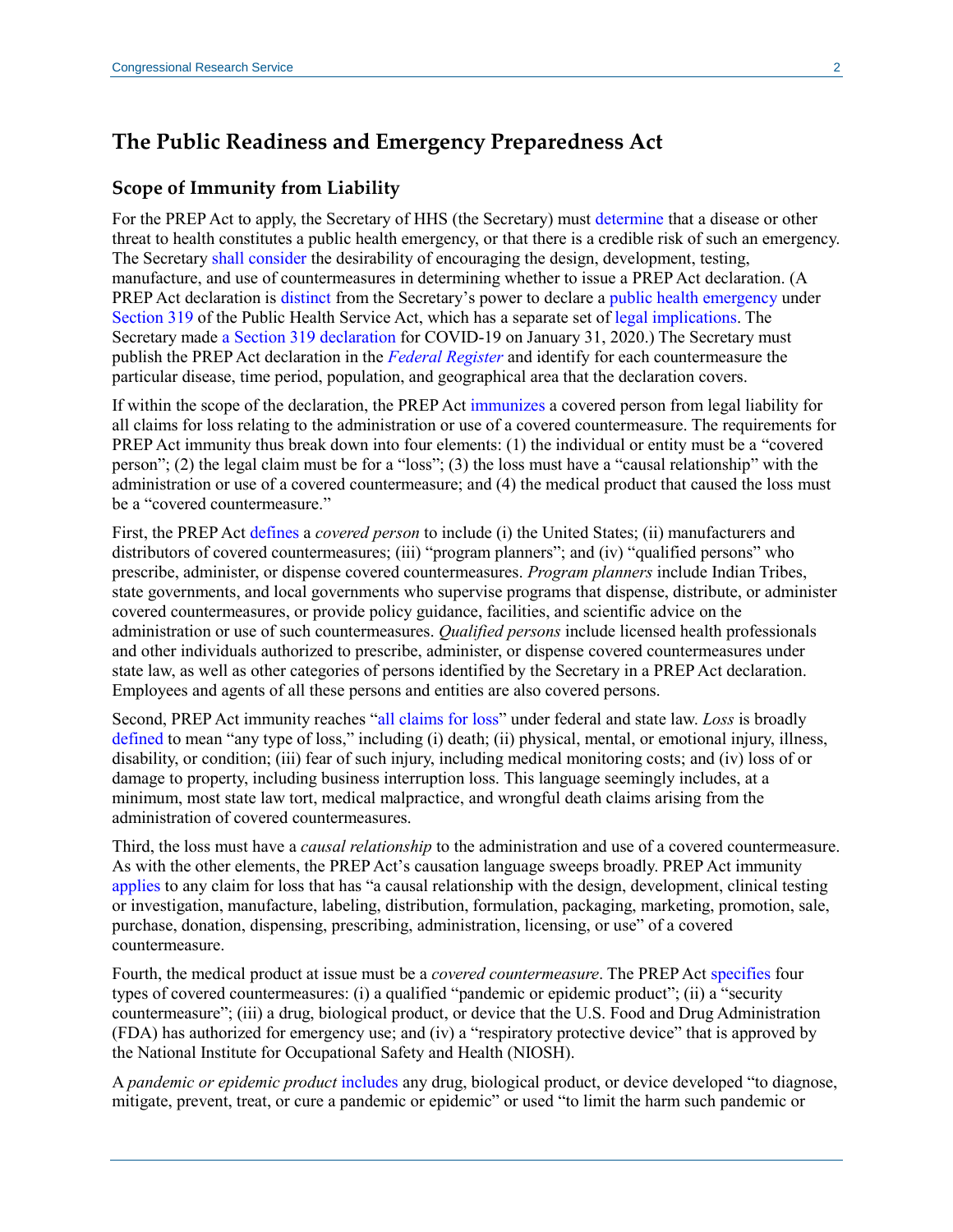epidemic might otherwise cause." In addition, drugs, biological products, or devices used to treat the side effects of a pandemic or epidemic product, or to enhance their effects, may themselves be covered countermeasures. In either case, to be a covered countermeasure, the pandemic or epidemic product must be approved, licensed, or authorized for emergency use by FDA.

*Security countermeasure* [refers](https://uscode.house.gov/view.xhtml?req=granuleid:USC-prelim-title42-section247d-6b&num=0&edition=prelim) to a drug, biological product, or device used "to diagnose, mitigate, prevent, or treat harm from any biological, chemical, radiological, or nuclear agent" identified by the Secretary of Homeland Security as a material threat to national security.

The *emergency use* category of covered countermeasures includes drugs, biological products, and devices that FDA has authorized for use outside its ordinary regulatory processes via an [Emergency Use](https://crsreports.congress.gov/product/pdf/IF/IF10745)  [Authorization](https://crsreports.congress.gov/product/pdf/IF/IF10745) (EUA). FDA has made wide use of its emergency authorities in response to the COVID-19 pandemic, [issuing EUAs](https://www.fda.gov/emergency-preparedness-and-response/mcm-legal-regulatory-and-policy-framework/emergency-use-authorization#2019-ncov) for certain in vitro diagnostic products (i.e., tests for COVID-19), antibody tests, personal protective equipment (e.g., respirators and face shields), ventilators, and therapeutic drugs.

[Section 6005](https://www.congress.gov/116/bills/hr6201/BILLS-116hr6201enr.pdf#page=30) of the [Families First Coronavirus Response Act](https://www.congress.gov/bill/116th-congress/house-bill/6201) and [Section 3103](https://www.congress.gov/116/bills/hr748/BILLS-116hr748enr.pdf#page=81) of the Coronavirus Aid, Relief, and Economic Security Act [\(CARES Act\)](https://www.congress.gov/bill/116th-congress/house-bill/748) amended the PREP Act to add a fourth covered countermeasure category for certain *respiratory protective devices* (such as N95 respirators). To be covered by the PREP Act, the respiratory protective device [must be:](https://www.congress.gov/116/bills/hr748/BILLS-116hr748enr.pdf#page=81) (i) approved by NIOSH under 42 C.F.R. Part 84; and (ii) determined by the Secretary to be a priority for use during a public health emergency. FDA issued [an EUA](https://www.fda.gov/media/135763/download) on March 2, 2020, for the use of NIOSH-approved filtering respirators intended for general use to protect health care personnel against COVID-19.

#### **The "Willful Misconduct" Exception**

If a claim is within the PREP Act's scope, a covered person is generally immune from legal liability. The ["sole exception"](https://uscode.house.gov/view.xhtml?req=granuleid:USC-prelim-title42-section247d-6d&num=0&edition=prelim) to immunity is when a covered person proximately causes death or serious physical injury to another person through willful misconduct. A *serious physical injury* [must be life threatening,](https://uscode.house.gov/view.xhtml?req=granuleid:USC-prelim-title42-section247d-6d&num=0&edition=prelim) permanently impair a body function, permanently damage a body structure, or require medical intervention to avoid such permanent impairment or damage. *Willful misconduct* [requires](https://uscode.house.gov/view.xhtml?req=granuleid:USC-prelim-title42-section247d-6d&num=0&edition=prelim) that the covered person acted (i) intentionally to achieve a wrongful purpose; (ii) knowingly without legal or factual justification; *and* (iii) in disregard of a known or obvious risk that is so great as to make it highly probable that the harm will outweigh the benefit.

The process by which injured persons (or their representatives) may prove willful misconduct under the PREP Act i[s limited in several](https://uscode.house.gov/view.xhtml?req=granuleid:USC-prelim-title42-section247d-6d&num=0&edition=prelim) ways. Before filing a suit claiming willful misconduct, an [injured person](https://uscode.house.gov/view.xhtml?req=granuleid:USC-prelim-title42-section247d-6e&num=0&edition=prelim) [must first seek](https://uscode.house.gov/view.xhtml?req=granuleid:USC-prelim-title42-section247d-6e&num=0&edition=prelim) compensation through the Countermeasures Injury Compensation Program (see below), and they cannot sue if they elect to receive that compensation. If they choose to file a lawsuit, injured persons may sue [only](https://uscode.house.gov/view.xhtml?req=granuleid:USC-prelim-title42-section247d-6d&num=0&edition=prelim) in the U.S. District Court for the District of Columbia. Such lawsuits [must](https://uscode.house.gov/view.xhtml?req=granuleid:USC-prelim-title42-section247d-6d&num=0&edition=prelim) meet heightened standards for pleading and discovery, and are subject to procedural provisions generally favorable to defendants. Injured persons [must prove](https://uscode.house.gov/view.xhtml?req=granuleid:USC-prelim-title42-section247d-6d&num=0&edition=prelim) willful misconduct by clear and convincing evidence (a higher standard than in a typical civil case), and recovery for noneconomic damages such as pain and suffering is limited.

In addition to these procedural and substantive limitations, the PREP Act contains two statutory defenses to claims of willful misconduct. First, program planners and qualified persons [cannot](https://uscode.house.gov/view.xhtml?req=granuleid:USC-prelim-title42-section247d-6d&num=0&edition=prelim) be found to have engaged in willful misconduct if they "acted consistent with applicable directions, guidelines, or recommendations by the Secretary regarding the administration or use of a covered countermeasure," and notify either the Secretary or a state or local health authority of the injury or death allegedly caused by the countermeasure within seven days. Second, countermeasure manufacturers and distributors may rely on regulatory compliance as a complete defense to a willful misconduct allegation. When the act or omission alleged to be willful misconduct is "subject to regulation" under the [Public Health Service Act](https://uscode.house.gov/view.xhtml?path=/prelim@title42/chapter6A&edition=prelim) or the [Federal Food, Drug, and Cosmetic](https://uscode.house.gov/view.xhtml?path=/prelim@title21/chapter9&edition=prelim) Act (e.g., by FDA), an injured person [cannot](https://uscode.house.gov/view.xhtml?req=granuleid:USC-prelim-title42-section247d-6d&num=0&edition=prelim) succeed on a willful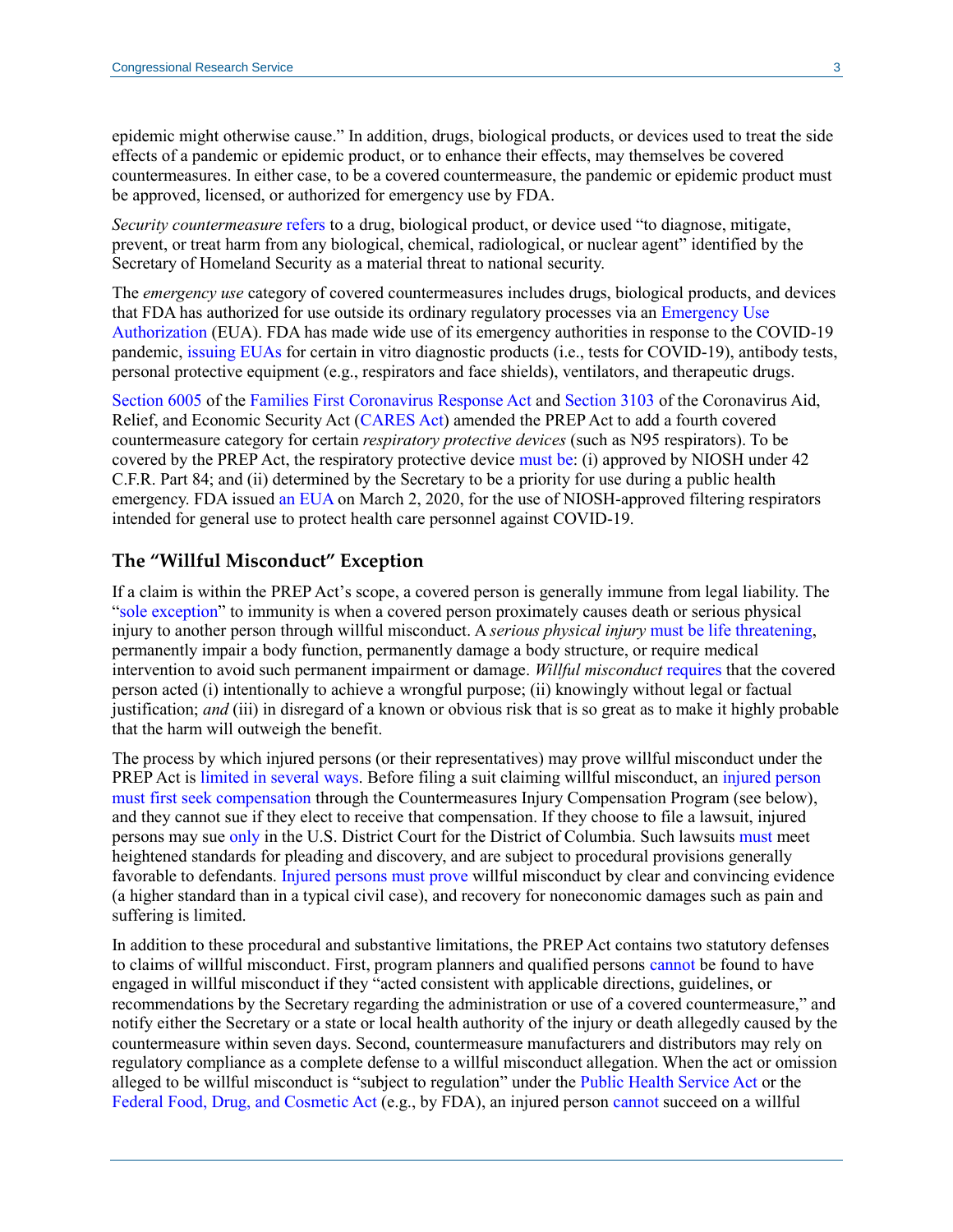misconduct claim unless the Secretary or the Attorney General has brought certain "enforcement actions" against the manufacturer or distributor that result in the imposition of particular penalties.

#### **The Countermeasures Injury Compensation Program**

An individual seriously injured or killed by the administration of a covered countermeasure, whether or not as a result of willful misconduct, may seek compensation through the Countermeasures Injury Compensation Program [\(CICP\)](https://www.hrsa.gov/cicp/). CICP is [a regulatory process](https://www.hrsa.gov/cicp/faq/index.html) administered by HHS's Health Resources and Services Administration. [HHS regulations g](https://www.govinfo.gov/content/pkg/CFR-2019-title42-vol1/pdf/CFR-2019-title42-vol1-part110.pdf)overn CICP's procedures and eligibility determinations. In general, [eligible individuals](https://uscode.house.gov/view.xhtml?req=granuleid:USC-prelim-title42-section247d-6e&num=0&edition=prelim) (or their survivors) who suffer death or serious physical injury directly caused by the administration of a covered countermeasure [may receive](https://www.hrsa.gov/cicp/faq/requesters.html) reimbursement for reasonable medical expenses, loss of employment income, and survivor benefits in the case of death. Serious physical injuries under CICP are generall[y limited](https://www.govinfo.gov/content/pkg/CFR-2019-title42-vol1/pdf/CFR-2019-title42-vol1-sec110-3.pdf#page=3) to those that warrant hospitalization or led to a significant loss of function or disability. Congress [funds](https://uscode.house.gov/view.xhtml?req=granuleid:USC-prelim-title42-section247d-6e&num=0&edition=prelim) CICP awards through emergency appropriations to the Covered Countermeasure Process Fund.

Both the CARES Act and the Coronavirus Preparedness and Response Supplemental Appropriations Act [\(CPRSA\)](https://www.congress.gov/bill/116th-congress/house-bill/6074) appropriate funding that HHS may use for the Covered Countermeasure Process Fund. CPRSA [appropriates](https://www.congress.gov/116/bills/hr6074/BILLS-116hr6074enr.pdf#page=4) \$3.1 billion to the Secretary to respond to COVID-19, including the development and purchase of countermeasures and vaccines, while allowing these funds to "be transferred to, and merged with" the Covered Countermeasure Process Fund. Similarly, the CARES Act [appropriates](https://www.congress.gov/116/bills/hr748/BILLS-116hr748enr.pdf#page=281) \$27 billion to the Secretary for similar purposes, again providing that the Secretary may transfer these funds to the Covered Countermeasure Process Fund.

CICP is distinct from the [National Vaccine Injury Compensation Program](https://www.hrsa.gov/vaccine-compensation/index.html) (VICP) which provides compensation for injuries caused by [most vaccines](https://www.hrsa.gov/vaccine-compensation/covered-vaccines/index.html) routinely administered in the United States, such as childhood vaccines (e.g., MMR, polio, hepatitis A) and nonpandemic seasonal influenza vaccines. By contrast, CICP only applies to countermeasures covered by a PREP Act declaration of a public health emergency, such as those issued for [COVID-19,](https://www.phe.gov/Preparedness/legal/prepact/Pages/COVID19.aspx) [pandemic](https://www.govinfo.gov/content/pkg/FR-2015-12-09/pdf/2015-31087.pdf) influenza (e.g., the 2009 H1N1 "swine flu"), and [the Ebola virus.](https://www.govinfo.gov/content/pkg/FR-2019-01-31/pdf/2019-00260.pdf)

## **HHS's COVID-19 Declaration, Amendments, and Advisory Opinions**

On March 10, 2020, the Secretary invoked the PREP Act and [determined](https://www.govinfo.gov/content/pkg/FR-2020-03-17/pdf/2020-05484.pdf) that COVID-19 constitutes a public health emergency. The HHS Declaration therefore [authorizes](https://www.govinfo.gov/content/pkg/FR-2020-03-17/pdf/2020-05484.pdf#page=4) PREP Act immunity for the "manufacture, testing, development, distribution, administration, and use" of covered countermeasures. (These activities, however, [must either](https://www.govinfo.gov/content/pkg/FR-2020-03-17/pdf/2020-05484.pdf#page=5) relate to present or future federal contracts, or be part of the public health response to COVID-19 authorized by federal, state, tribal, or local governments.) The immunity applies to all covered persons as defined in the PREP Act, [including](https://www.govinfo.gov/content/pkg/FR-2020-03-17/pdf/2020-05484.pdf#page=4) any person authorized by state and local public health agencies (or an EUA) to "prescribe, administer, deliver, distribute or dispense" covered countermeasures. [Covered countermeasures](https://www.govinfo.gov/content/pkg/FR-2020-03-17/pdf/2020-05484.pdf#page=5) include "any antiviral, any other drug, any biologic, any diagnostic, any other device, or any vaccine, used to treat, diagnose, cure, prevent, or mitigate COVID-19." The "administration" of a covered countermeasure [includes](https://www.govinfo.gov/content/pkg/FR-2020-03-17/pdf/2020-05484.pdf#page=5) "physical provision of the countermeasures" to patients, as well as "activities and decisions directly relating to . . . delivery, distribution and dispensing of" the countermeasures. The [HHS Declaration](https://www.govinfo.gov/content/pkg/FR-2020-03-17/pdf/2020-05484.pdf#page=5) provides PREP Act immunity "without geographic limitation" beginning on February 4, 2020, and ending as late as October 1, 2025.

The HHS Declaration has been amended three times, each time broadening the scope of PREP Act immunity. First, on April 10, 2020, [the Secretary amended](https://www.govinfo.gov/content/pkg/FR-2020-04-15/pdf/2020-08040.pdf) the declaration to include NIOSH-approved respiratory protective devices as covered countermeasures pursuant to the CARES Act's amendments to the PREP Act. Second, on June 4, 2020, the [Secretary amended](https://www.govinfo.gov/content/pkg/FR-2020-06-08/pdf/2020-12465.pdf) the declaration to clarify that drugs, biological products, and devices that "limit the harm COVID-19 might otherwise cause" are covered